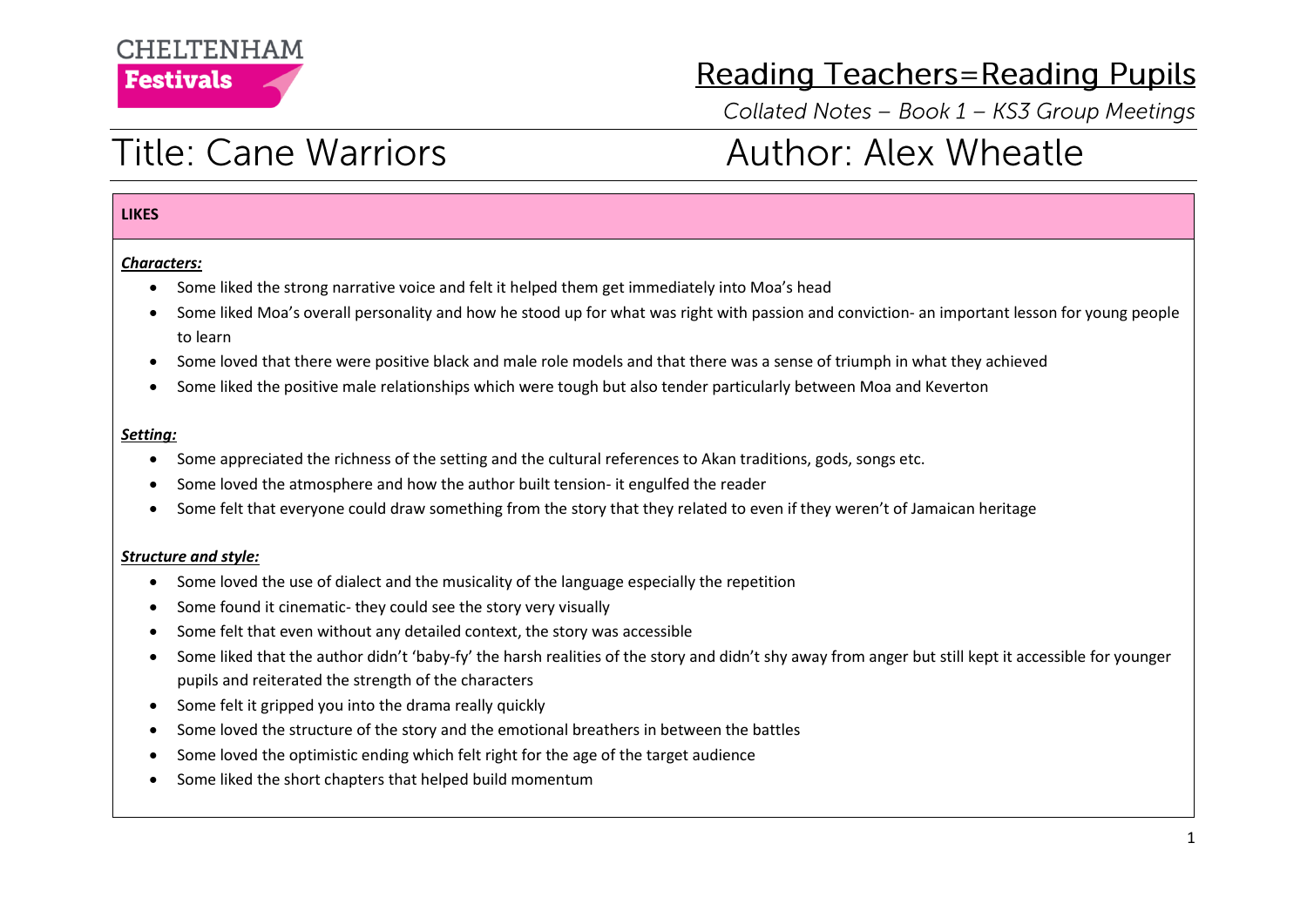

## **Reading Teachers=Reading Pupils**

Collated Notes - Book 1 - KS3 Group Meetings

#### *Themes:*

- Some found it made them more curious about the real-life history of Tacky
- Some liked that it was based on real events- it made the story hit harder
- Some valued the relationships between Moa and each of his parents and the presentation of a concept children might not understand e.g. families being deliberately kept apart, people not knowing who their family is
- Some liked the 'found family' theme and the sense of community between the brothers
- Some appreciated that it was telling a story about a time when a lot of black history has been erased- we need more stories like this
- Some liked that it was endorsed by Amnesty International- could research the charity and their work etc.

#### **DISLIKES**

- Some found it hard to get into the story
- The violence and constant struggle was hard to read
- Some disliked the cover art
- Some felt it lacked character development and that they didn't know the characters well enough to root for them
- Some disliked the 'weak' female characters who were 'only there as plot devices'
- Some disliked the repetition of everyone remarking on how young Moa was
- Dialect was mostly used for conversation but occasionally in the narrative which some people found confusing
- Some felt the final battle was anti-climatic
- Some disliked that we never found out how Keverton's father was
- Some found it too hard to stomach given Moa's age and would have preferred he was 15/16- but also recognised the truth and necessity of him only being 14
- Some struggled to pinpoint what year group it would work for as year 7s maybe too young for violence but year 9s too old for story
- Some found the dialect jarring to begin with- worried about 'mimicing' the accent
- Some felt the writing style would put off reluctant readers especially boys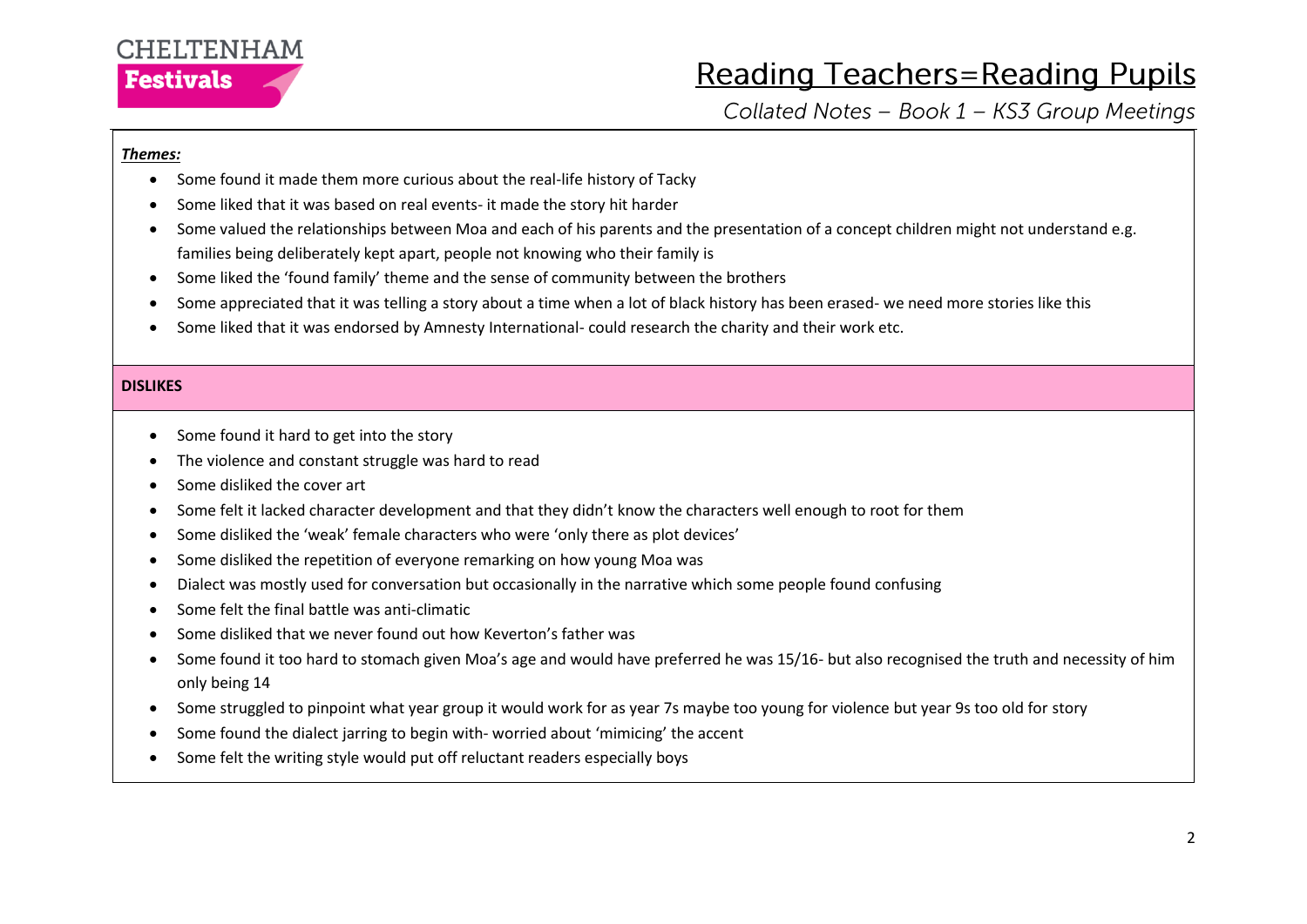

## **Reading Teachers=Reading Pupils**

Collated Notes - Book 1 - KS3 Group Meetings

#### **PUZZLES**

- Unresolved nature of Moa and his father's relationship
- What was the author's intention? To raise awareness about a period of history or the challenges of coming of age?
- Continuity between Keverton not showing interest in girls but then wants two women and lots of children?
- What happens in the end? Do Moa and Hamaya make it somewhere better? Do they survive?
- What's on the other side of the mountain?
- Will Moa become like Pappa or carry on as a Warrior?

#### **PATTERNS (Within this book and links to other books and real-life experiences)**

#### *Within the novel*

- Dreamland- rabbits in Of Mice and Men
- Positive male relationships- empowering male role models who are tough but also tender
- The comfort of food
- Sense of community- I am because you are and you are because I am
- Repetition of 'de blood remembers'
- Spirituality and connection to ancestors
- Contrast between violence and silence
- Water- life-giving, drinking it, buried by it, cave by the sea, watching the water, ancestors who were 'lost souls at sea'
- Moa sleeping after battles- highlights his youth compared to others
- Keverton looks after Moa then after he is gone, Moa is going to look after Hamaya
- Fluctuation between English and "mother-tongue" throughout the book
- Italic sections highlighting Moa's internal thoughts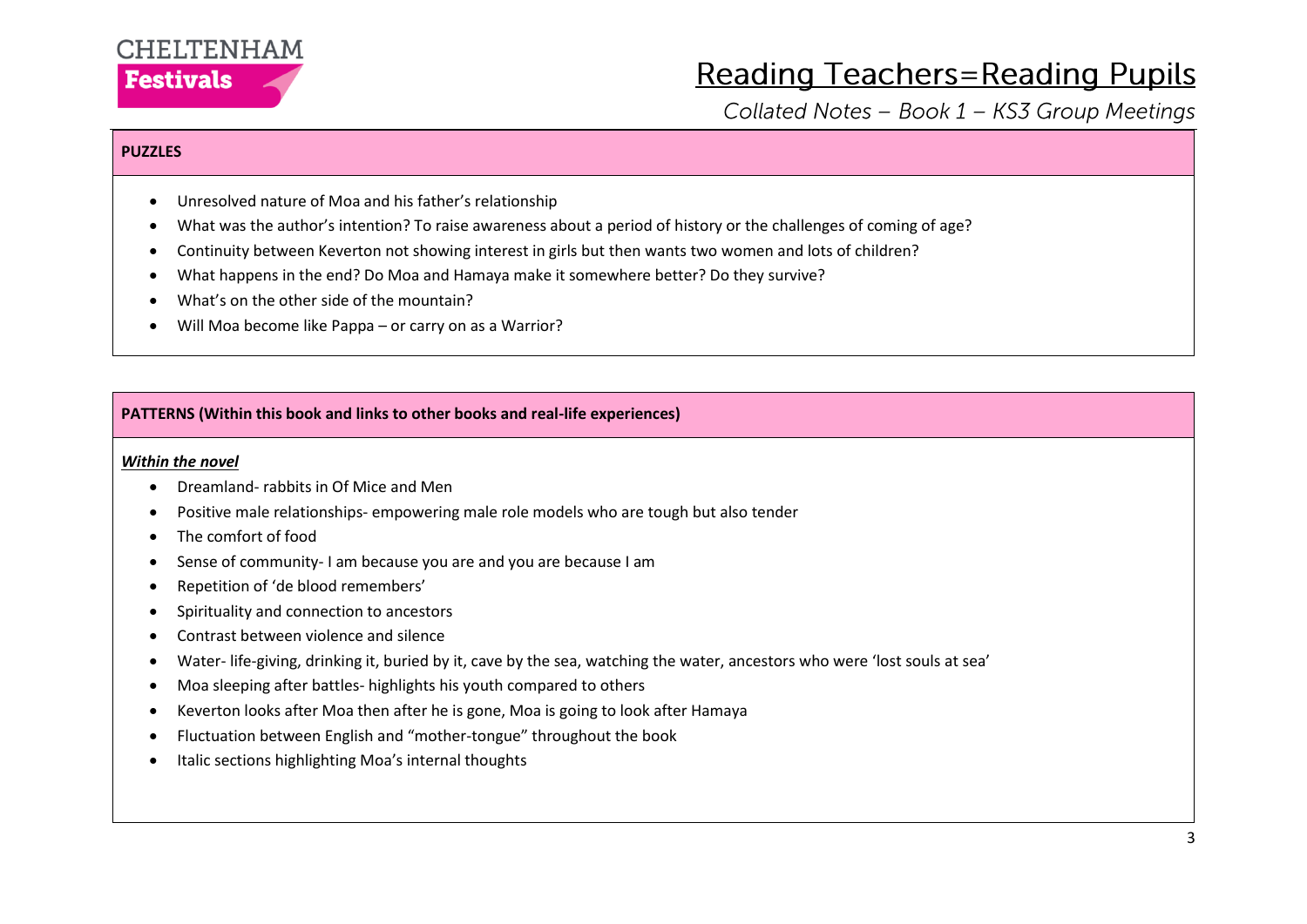### **CHELTENHAM Festivals**

# **Reading Teachers=Reading Pupils**

Collated Notes - Book 1 - KS3 Group Meetings

#### *Real life links*

- It is an 'untold' story from history, based on true events.
- Real-life connection to author and his own history
- References to Anancy and other culturally significant stories
- Counteracting toxic masculinity

#### *Links to other books / film*

- The theme of the difficulty of coming of age relates to Purple Hibiscus, Great Expectations and Oliver Twist
- Another novel written in dialect is Trainspotting
- Catherine Johnson's Sawbones and Freedom are both about slavery
- Maggot Moon by Sally Gardner is also about an adolescent trying to survive under a brutal regime- though 1950's dystopia very different
- 'Do they bleed the same?' reminded some of Merchant of Venice 'If you prick us, do we not bleed?' and the idea of common humanity under race divisions.
- 12 years a slave by Steve McQueen
- Blood and Sugar by Laura Shepherd Robinson- 1780s docklands, abolitionism etc.
- Non-fiction texts like Black and British by David Olusoga and Black Skins White Masks by Frantz Fanon
- Queen of Freedom by Catherine Johnson suitable for younger year groups focuses on "Queen Nanny" who is mentioned in CW

#### **HOOKS**

- Focus on the language as it will be challenging for some to understand
- Focus on reluctant or low-ability readers, particularly boys, as it is accessible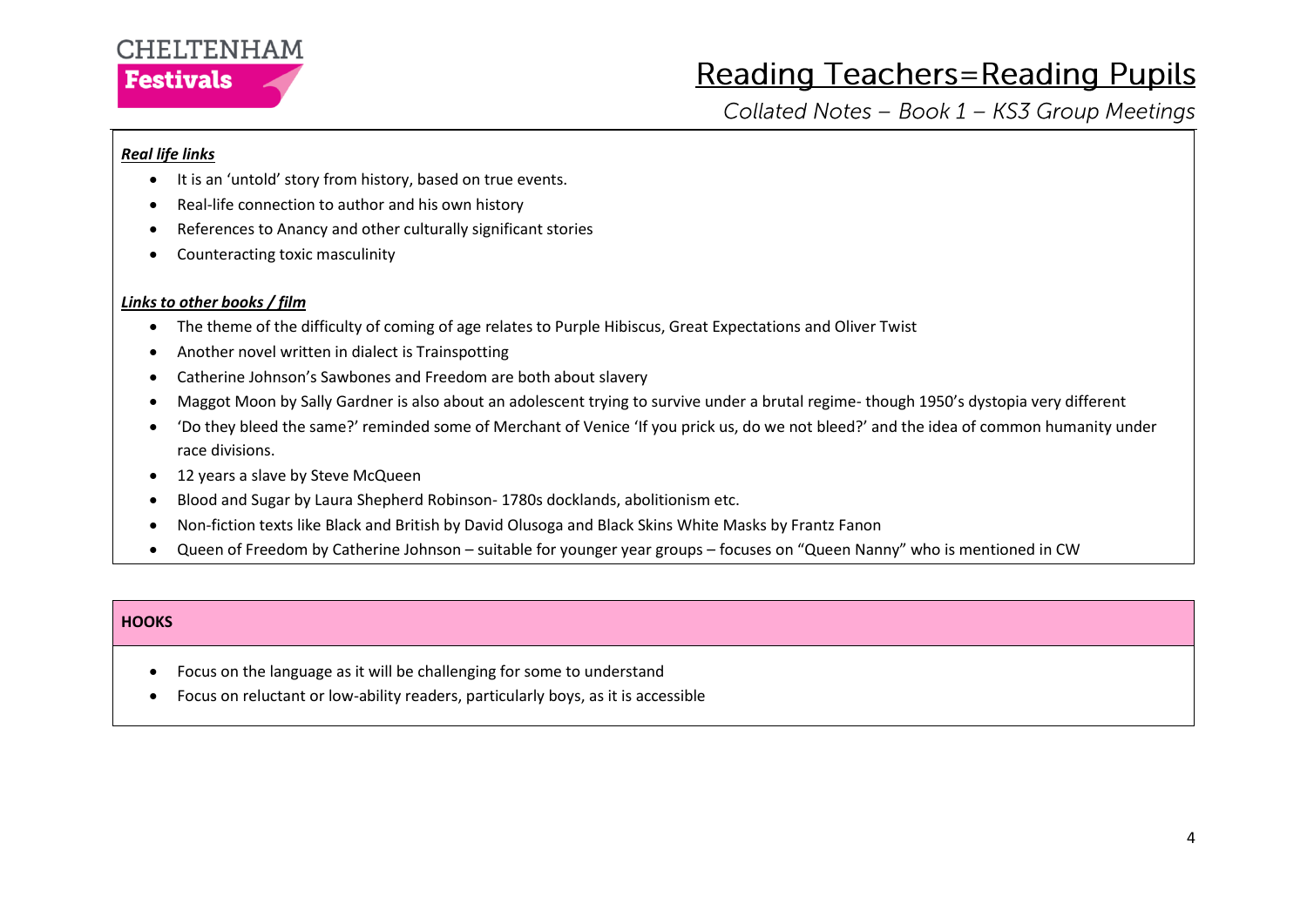### CHELTENHAM **Festivals**

## **Reading Teachers=Reading Pupils**

Collated Notes - Book 1 - KS3 Group Meetings

#### **READING ALOUD, HAVING IGNITED THEIR CURIOSITY**

• Some teachers expressed discomfort about reading it aloud themselves because of the dialect and many suggested using an audio book instead read by somebody of Jamaican heritage for authenticity.

#### **OUTPUTS FOLLOWING READING (ORAL AND WRITTEN)**

- Add to a reading list in the History department for when they are teaching about slavery
- Researching female slave leaders such as Queen Akua, 'the Queen of Kingston' who led a rebellion after Tacky
- A discussion around the moral complexities of the books e.g. the killing of the slave owner's children
- Use with Ghost Boys by Jewell Parker Rhodes as a comparison around historical and contemporary racial injustice
- Use specific extracts in a topic around journeys, particularly journeys from other cultures
- Use extracts in conjunction with Words that Burn- for those who take part in this project
- Use for speaking aloud practice with specific individuals of the same cultural heritage
- Alex Wheatle is now one school's Author of the Month
- Year 9 read Crongton Knights by Alex Wheatle in Year 9 now continuing with Year 10 reading Cane Warriors
- Will use it as a tutor read in Years 7/8 or 9 or an intervention book in Autumn Term
- Asked library to order copies
- Developed lesson plans and sent to whole department to deliver to all classes, including questions on slides on key topics (will share with group)
- Year 10 workshop as part of Literature Festival in school
- Look at poems in this dialect, especially power and conflict
- Research lost/hidden histories of the revolution
- One school is holding a Literature Festival in December 2021 developing a workshop on Cane Warriors will focus on toxic masculinity with combined vulnerabilities eg feelings the night before the battle